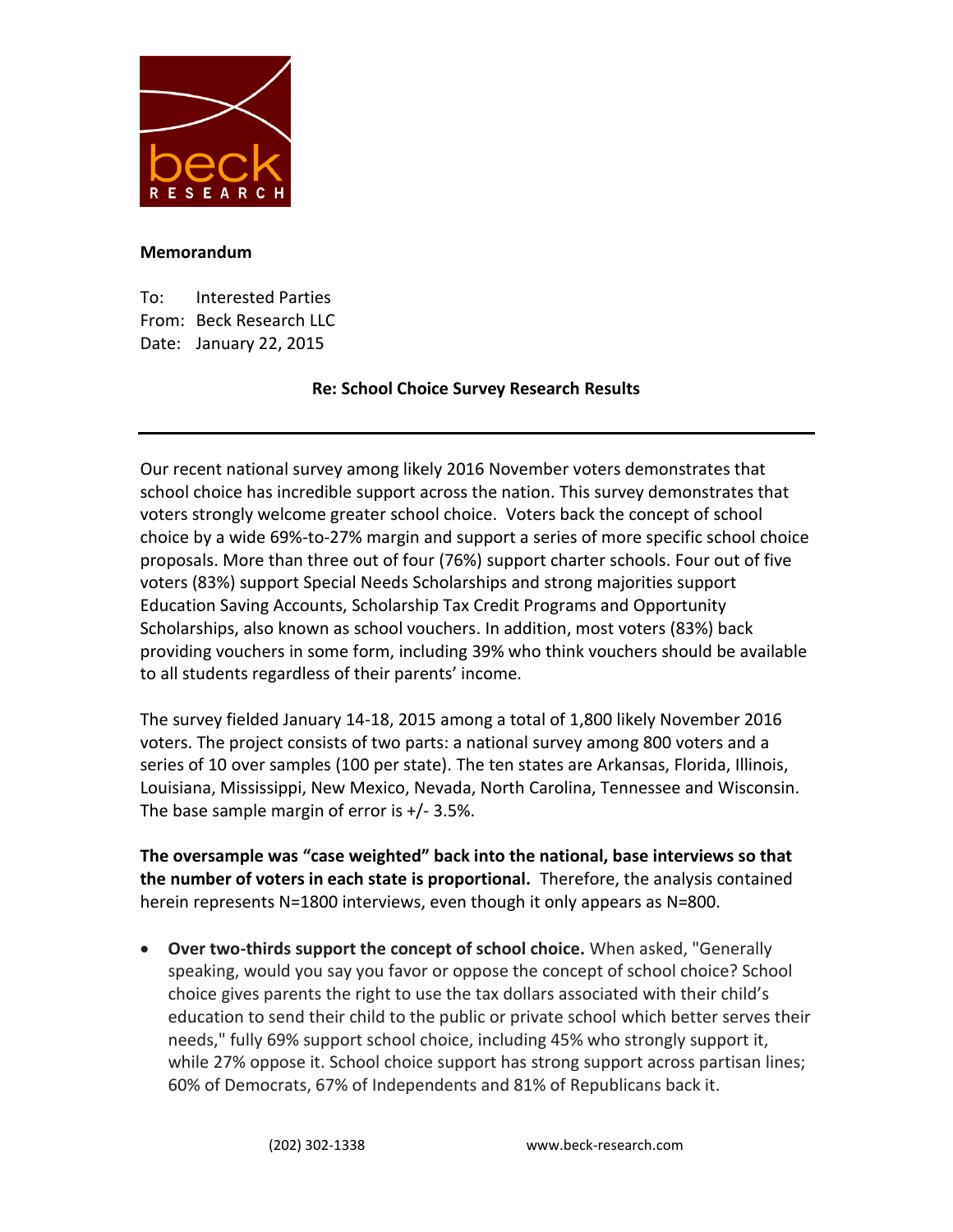- **Special needs scholarships enjoy incredible support.** Special need scholarships have the strongest support among the tested programs; a majority *strongly* supports special needs scholarships (83% total support, 14% oppose).
- **Public charter schools are very popular**. "Public charter schools, which are independently managed public schools that receive taxpayer dollars and are open to all students," are supported by 76% of voters with just 20% opposed. Voters, regardless of their party, are attracted to public charter schools and support is high among all groups (73% of Democrats, 77% of Independents, and 79% of Republicans support)
- **A wide range of school choice programs enjoy strong support.** Opportunity Scholarships, also known as school vouchers, are supported by 63% with 34% who oppose the program, while Scholarship Tax Credit Programs and Education Savings Accounts also are supported by at least two-thirds of voters.

| <b>Support for School Choice</b><br>(Support – Oppose) |               |  |  |  |  |
|--------------------------------------------------------|---------------|--|--|--|--|
| <b>Special Needs Scholarships</b>                      | $83\% - 14\%$ |  |  |  |  |
| <b>Public Charter Schools</b>                          | 76% - 20%     |  |  |  |  |
| <b>Scholarship Tax Credit Programs</b>                 | 70% - 26%     |  |  |  |  |
| <b>Education Savings Accounts</b>                      | $66\% - 29\%$ |  |  |  |  |
| <b>Opportunity Scholarships/vouchers</b>               | 63% - 34%     |  |  |  |  |

A majority of Democrats (53%) support Opportunity Scholarships/school vouchers, while Independents (62% support) and Republicans (75% support) are even more enthusiastic.

- **School choice provides an immediate solution for American students**. In terms of messaging, the top three arguments are fairly consistent. Each focuses on immediate student benefits of Opportunity Scholarships or school vouchers. By large margins, respondents found the arguments in favor of school choice persuasive.
	- o "*Too many students are stuck in failing schools and need help right now. If K to 12 students are not receiving a quality education in their neighborhood public school, parents should have the opportunity to get them a quality education at another school*" (50% very convincing, 77% very or somewhat convincing).
	- o "*Opportunity scholarship programs give children from low income families a way out of failing schools so they are not forced to wait indefinitely for their local schools to improve. Students should not be sentenced to a poor*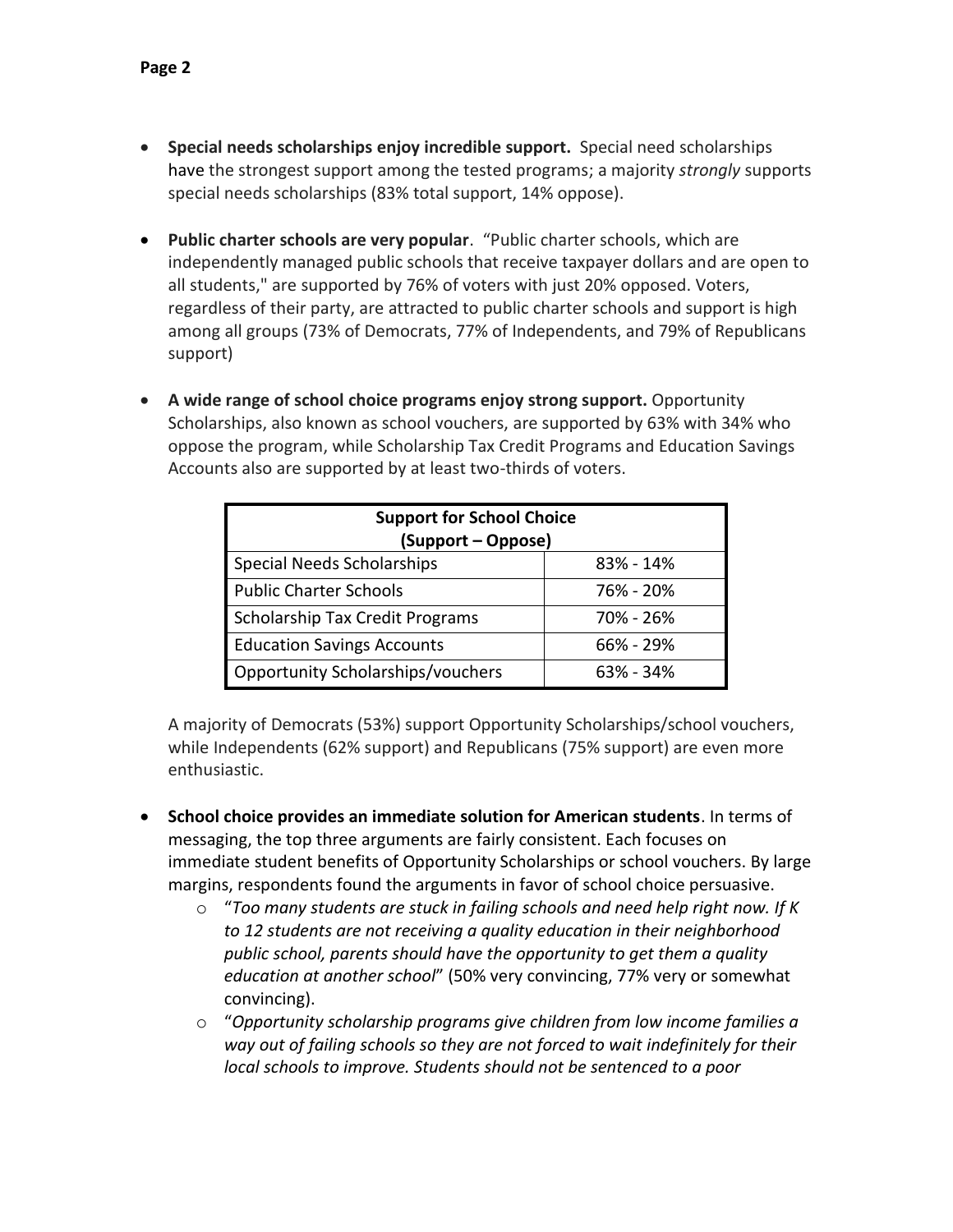- o *"Vouchers provide an immediate path for children from low income families in failing schools to access a better education. Studies show that children in these programs have higher graduation rates, higher academic achievement and parents are more satisfied with their child's school*" (43% very convincing, 76% very or somewhat convincing).
- **Most want vouchers available to all, regardless of income.** In addition, 83% of voters think some sort of vouchers and tax credit scholarships should be available in some form, but only 39% think they should be available to all students regardless of household income, and 32% say vouchers should be available to middle class and low income families. Few voters (12% of likely voters) think vouchers should be restricted to low income families.
- **Voters agree that greater school choice is a positive force**. There is strong agreement that "choice and competition among schools improves education" (65% agree), compared to 27% who say "choice and competition among schools hurts education." A majority of voters (54%) agree that "giving parents more choices of schools will improve the education system" while just 37% say "giving parents more choices of schools does not impact the quality of education."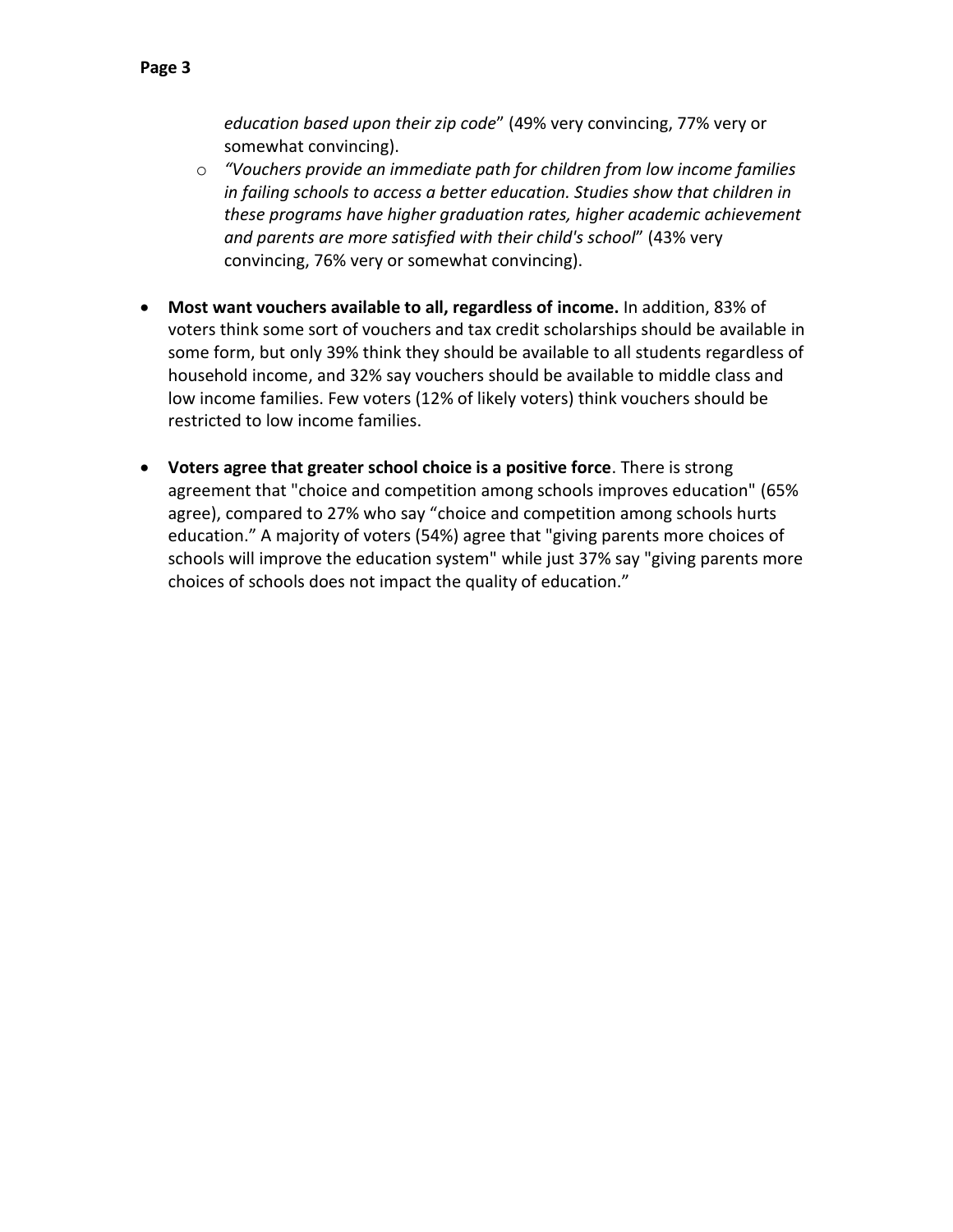# American Federation for Children Frequency Questionnaire

# January 14-18, 2015 **800 Likely Voters (1800 Unweighted)**

Q.5 Are you registered to vote?

|               | Total |
|---------------|-------|
|               |       |
|               |       |
|               |       |
| (ref:SCREEN2) |       |

Q.6 Many people weren't able to vote in the 2012 election for president between Barack Obama and Mitt Romney. How about you? Were you able to vote, or for some reason were you unable to vote?

|              | <b>Total</b> |
|--------------|--------------|
|              |              |
|              |              |
|              |              |
|              |              |
|              |              |
| (ref:VOTE12) |              |

Q.7 Even though it's a long way off, what are the chances that you will vote in the November 2016 election for President, Congress and other offices?

|                | <b>Total</b> |
|----------------|--------------|
|                |              |
|                |              |
|                |              |
|                |              |
|                |              |
| (ref:WILLVTE2) |              |

Q.10 Do you think of yourself as a Democrat or Republican?

|              | <b>Total</b> |
|--------------|--------------|
|              |              |
|              |              |
|              |              |
|              |              |
|              |              |
|              |              |
|              |              |
|              |              |
| (ref:PTYID1) |              |
|              |              |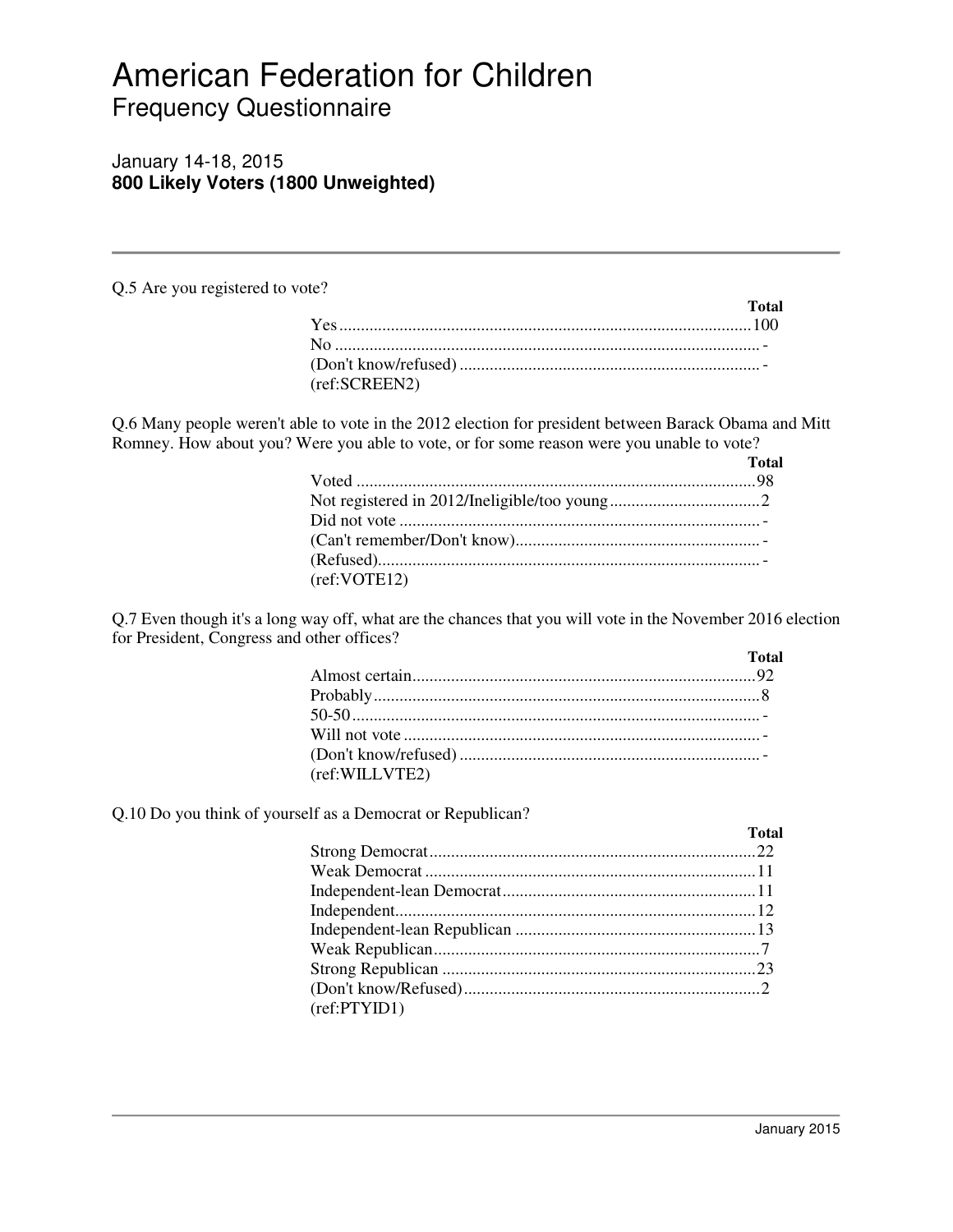## [262 Respondents]

Q.13 (ASK IF DEMOCRATIC IN PTYID1) I'm going to read a list of possible candidates for the Democratic nomination for President in 2016. I know it is a long way off, but please tell me, if the 2016 Democratic Presidential primary or caucus in your state were being held today, for whom would you vote?

|             | <b>Total</b> |
|-------------|--------------|
|             |              |
|             |              |
|             |              |
|             |              |
|             |              |
|             |              |
|             |              |
|             |              |
|             |              |
| (ref:DEM16) |              |

#### [237 Respondents]

Q.14 (ASK IF REPUBLICAN IN PTYID1) I'm going to read a list of possible candidates for the Republican nomination for President in 2016. I know it is a long way off, but please tell me, if the 2016 Republican Presidential primary or caucus in your state were being held today, for whom would you vote?

|             | Total |
|-------------|-------|
|             |       |
|             |       |
|             |       |
|             |       |
|             |       |
|             |       |
|             |       |
|             |       |
|             |       |
|             |       |
| (ref:REP16) |       |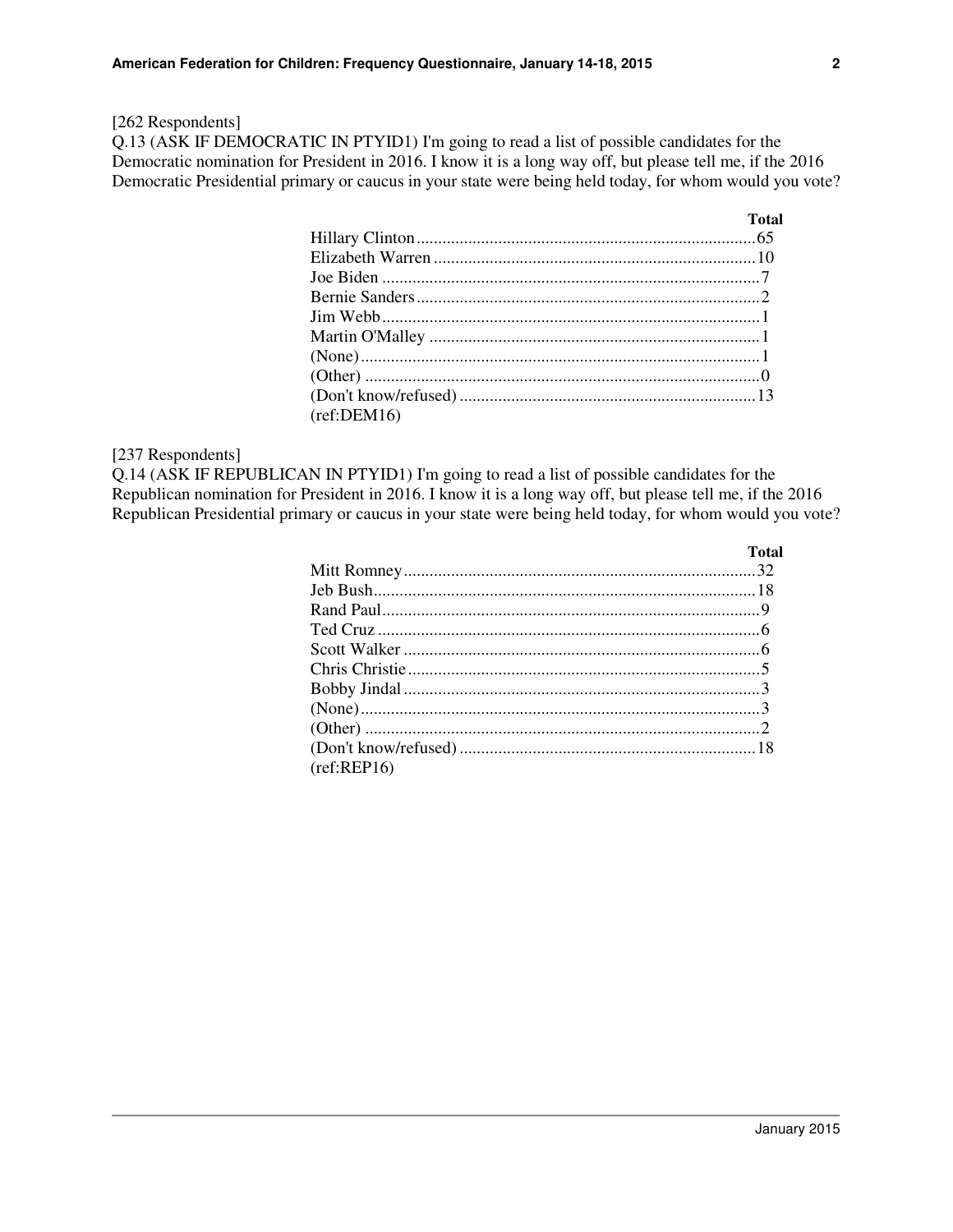Q.15 Now I'd like to get your opinion on the quality of public schools, and by that I mean grades K-through-12, not colleges and universities. First, would you say that public schools in America as a whole are providing an excellent, good, average, not-so-good, or poor quality of education?

|               | <b>Total</b> |
|---------------|--------------|
|               |              |
|               |              |
|               |              |
|               |              |
|               |              |
|               |              |
|               |              |
|               |              |
|               |              |
| (ref:SCHQUAL) |              |

Q.16 Now thinking about the issues facing YOUR LOCAL public schools, which of the following is the BIGGEST source of the problems?

|              | <b>Total</b> |
|--------------|--------------|
|              |              |
|              |              |
|              |              |
|              |              |
|              |              |
|              |              |
|              |              |
|              |              |
|              |              |
| (ref:CRISIS) |              |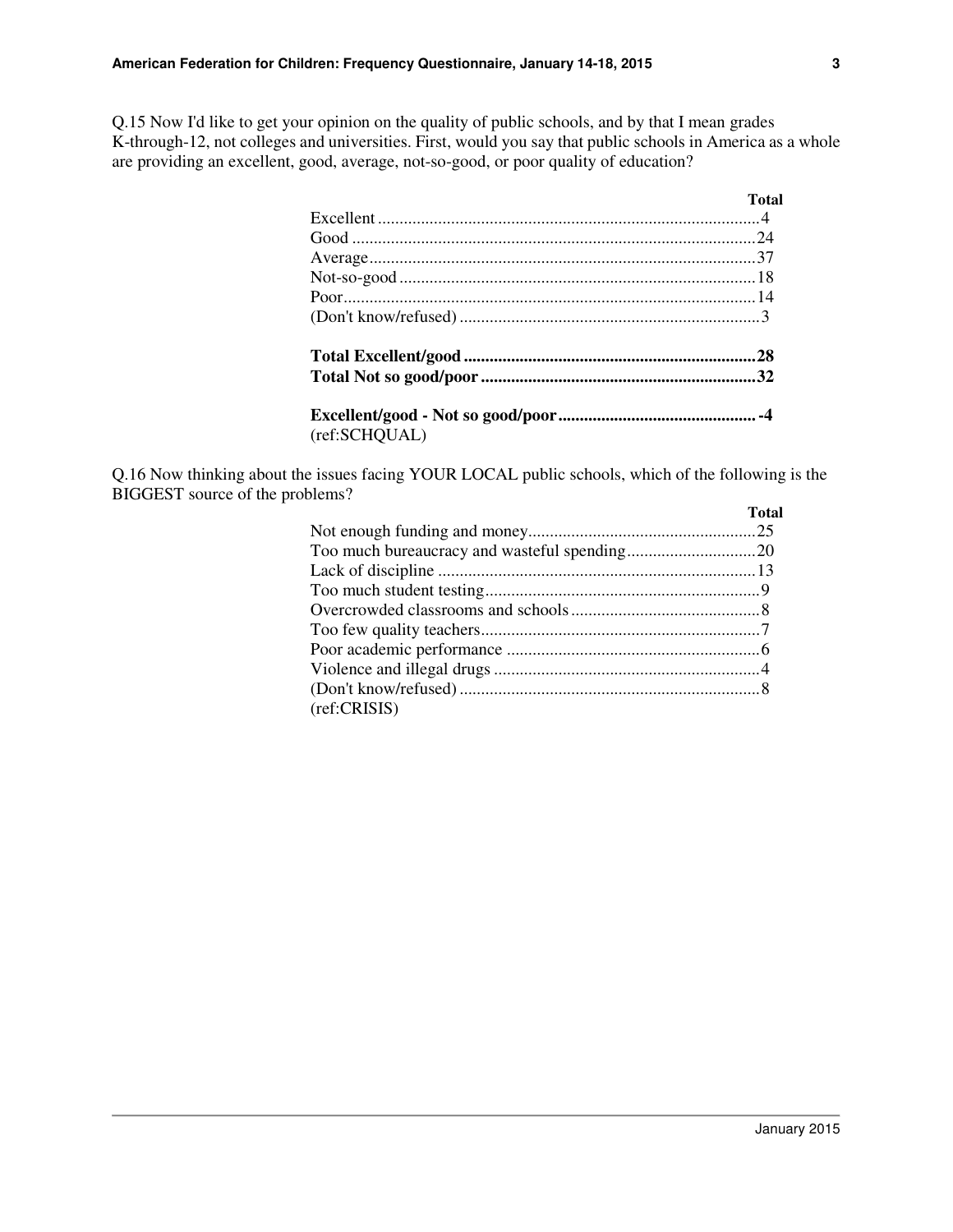Q.17 I am now going to read you some statements. As I read each pair, please tell me which statement comes closer to your own view.

|                                                                                                     | 1st<br><b>Stmt</b> | 1st<br><b>Stmt</b><br><b>Much Smwt Smwt Much</b> | 2nd<br><b>Stmt</b> | 2nd<br><b>Stmt</b> | DK/<br>Ref | Total<br>1st<br><b>Stmt</b> | <b>Total</b><br>2nd<br><b>Stmt</b> | 1st<br>2nd |
|-----------------------------------------------------------------------------------------------------|--------------------|--------------------------------------------------|--------------------|--------------------|------------|-----------------------------|------------------------------------|------------|
| 17 Giving parents more choices of schools<br>will improve the education system.                     |                    |                                                  |                    |                    |            |                             |                                    |            |
| <b>OR</b>                                                                                           |                    |                                                  |                    |                    |            |                             |                                    |            |
| Giving parents more choices of schools<br>does not impact the quality of education. 34              |                    | 19                                               | 16                 | 21                 | 9          | 54                          | 37                                 | 17         |
| 18 Choice and competition among schools<br>improves education.                                      |                    |                                                  |                    |                    |            |                             |                                    |            |
| <b>OR</b>                                                                                           |                    |                                                  |                    |                    |            |                             |                                    |            |
| Choice and competition among schools                                                                |                    | 26                                               | 11                 | 16                 | 8          | 65                          | 27                                 | 38         |
| 19 We need to make major changes to the<br>ways that public schools are run.                        |                    |                                                  |                    |                    |            |                             |                                    |            |
| <b>OR</b>                                                                                           |                    |                                                  |                    |                    |            |                             |                                    |            |
| We only need to make minor changes to the<br>ways that public schools are run. 48<br>(ref:CONTPAIR) |                    | 14                                               | 17                 | 15                 | 6          | 62                          | 32                                 | 29         |

Q.20 Generally speaking, would you say you favor or oppose the concept of school choice? School choice gives parents the right to use the tax dollars associated with their child's education to send their child to the public or private school which better serves their needs.

|               | <b>Total</b> |
|---------------|--------------|
|               |              |
|               |              |
|               |              |
|               |              |
|               |              |
|               |              |
|               |              |
|               |              |
|               |              |
|               |              |
| (ref:INTVOTE) |              |
|               |              |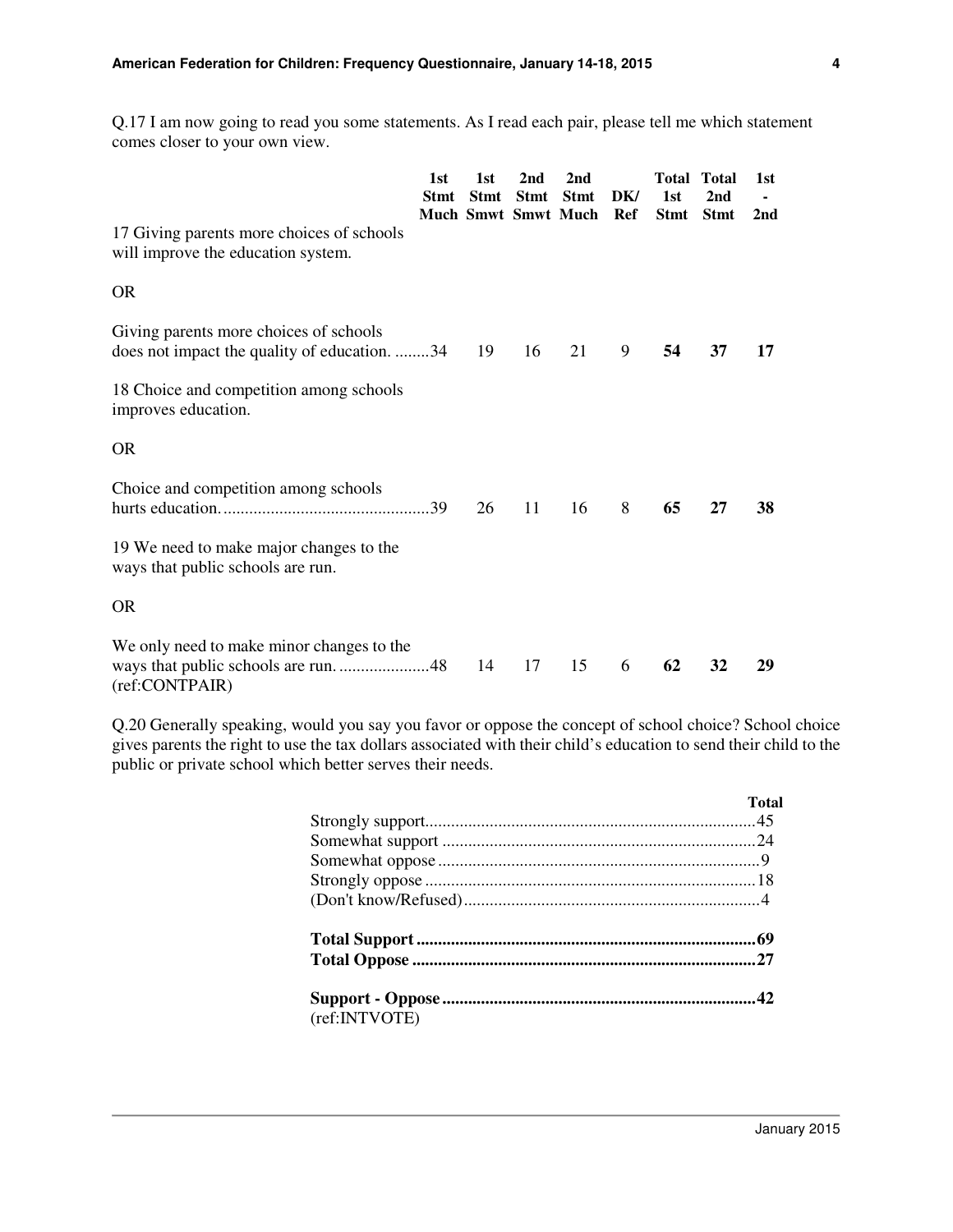Q.21 I am going to read you a list of specific education proposals for K through twelve schools. For each, please tell me if you support or oppose that proposal.

|                                                                                                                                                                                                                              | Supp Supp Opp |                | <b>Strng Smwt Smwt Strng</b><br>Opp | DK/<br>Ref     | Total<br><b>Supp</b> | <b>Total</b><br>Opp | <b>Supp</b><br><b>Opp</b> |
|------------------------------------------------------------------------------------------------------------------------------------------------------------------------------------------------------------------------------|---------------|----------------|-------------------------------------|----------------|----------------------|---------------------|---------------------------|
| [400 Respondents]<br>21 (SPLIT A) Opportunity scholarships,<br>also known as school vouchers, which<br>allow eligible students to receive publically<br>funded scholarships to attend a private                              | 23            | 12             | 22                                  | 3              | 63                   | 34                  | 29                        |
| 22 Scholarship tax credit programs which<br>give families access to private schools by<br>allowing companies or individuals donate<br>to non-profit organizations which award<br>scholarships to eligible students to attend | 34            | 9              | 17                                  | $\overline{4}$ | 70                   | 26                  | 44                        |
| 23 Education savings accounts, which use<br>state funds to create a personal account for<br>parents to fund education expenses,<br>including tuition, tutoring, testing fees and                                             | 27            | 12             | 18                                  | 4              | 66                   | 29                  | 37                        |
| 24 Special needs scholarships, which allow<br>children with disabilities or special needs to<br>attend a private school of their parents'                                                                                    | 26            | $\overline{7}$ | 8                                   | 3              | 83                   | 14                  | 68                        |
| 26 Public charter schools, which are<br>independently managed public schools that<br>receive taxpayer dollars and are open to all                                                                                            | 33            | 8              | 12                                  | 4              | 76                   | 20                  | 56                        |
| (ref:INTBAT)                                                                                                                                                                                                                 |               |                |                                     |                |                      |                     |                           |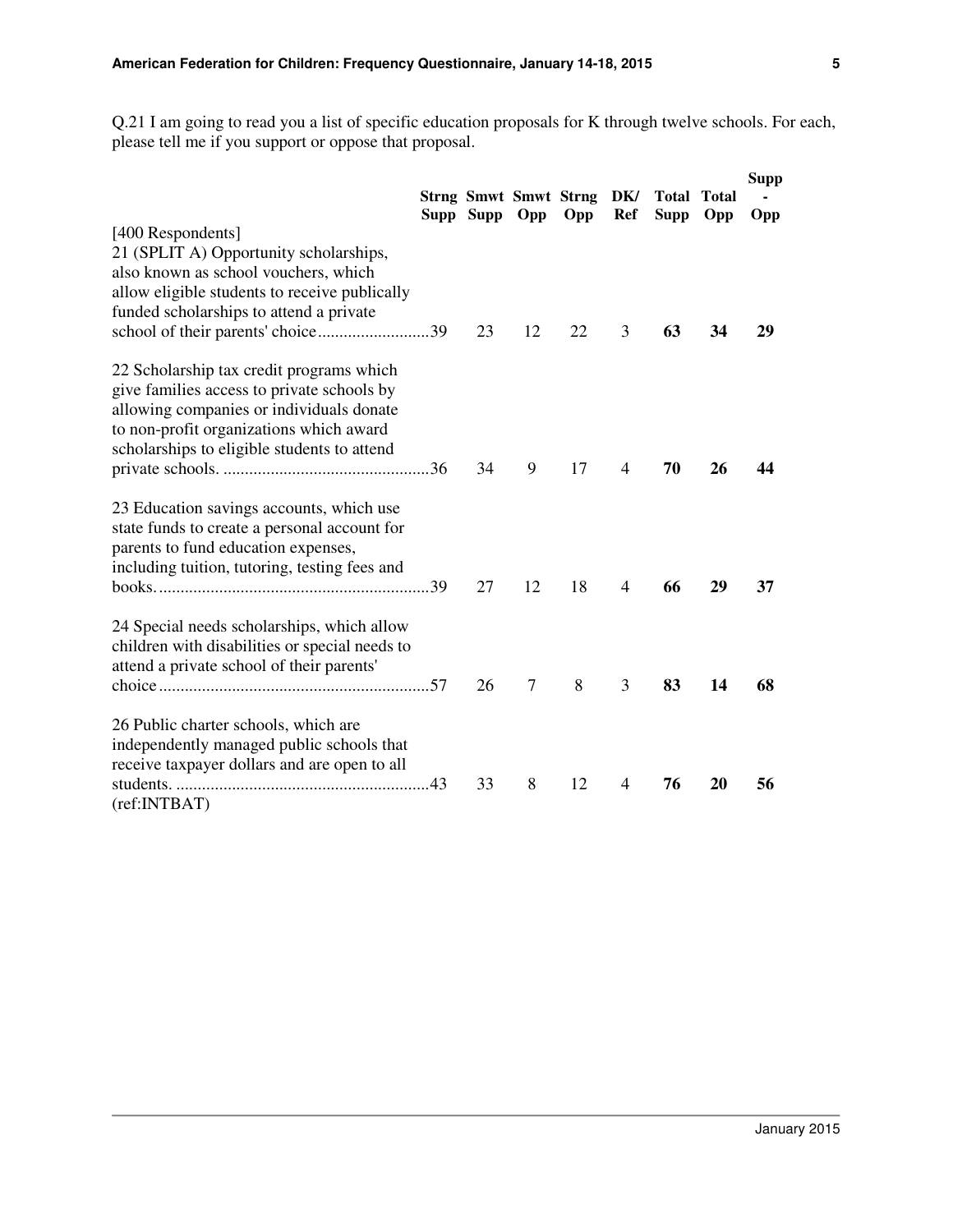Q.27 Regardless of your position on vouchers or charter schools, what do you think is the BEST reason to increase school choice in America?

| Total                                                       |  |
|-------------------------------------------------------------|--|
|                                                             |  |
| Chance to achieve better education/strive to be better  16  |  |
|                                                             |  |
|                                                             |  |
|                                                             |  |
|                                                             |  |
| Make schools perform better/student achievement 2           |  |
|                                                             |  |
|                                                             |  |
|                                                             |  |
|                                                             |  |
|                                                             |  |
| Gives low-income parents opportunity for life 2             |  |
|                                                             |  |
|                                                             |  |
|                                                             |  |
|                                                             |  |
|                                                             |  |
| Give students the option to choose according to interest 5  |  |
|                                                             |  |
|                                                             |  |
|                                                             |  |
|                                                             |  |
|                                                             |  |
|                                                             |  |
|                                                             |  |
|                                                             |  |
|                                                             |  |
|                                                             |  |
|                                                             |  |
| Neighborhood schools do not expose students to different    |  |
|                                                             |  |
|                                                             |  |
|                                                             |  |
|                                                             |  |
| Government should help special needs/handicapped            |  |
| students                                                    |  |
| Government shouldn't tell students where to go to school  0 |  |
| <b>COMPETITIONS PROMOTES EXCELLENCE  10</b>                 |  |
|                                                             |  |
|                                                             |  |
|                                                             |  |
|                                                             |  |
|                                                             |  |
|                                                             |  |
|                                                             |  |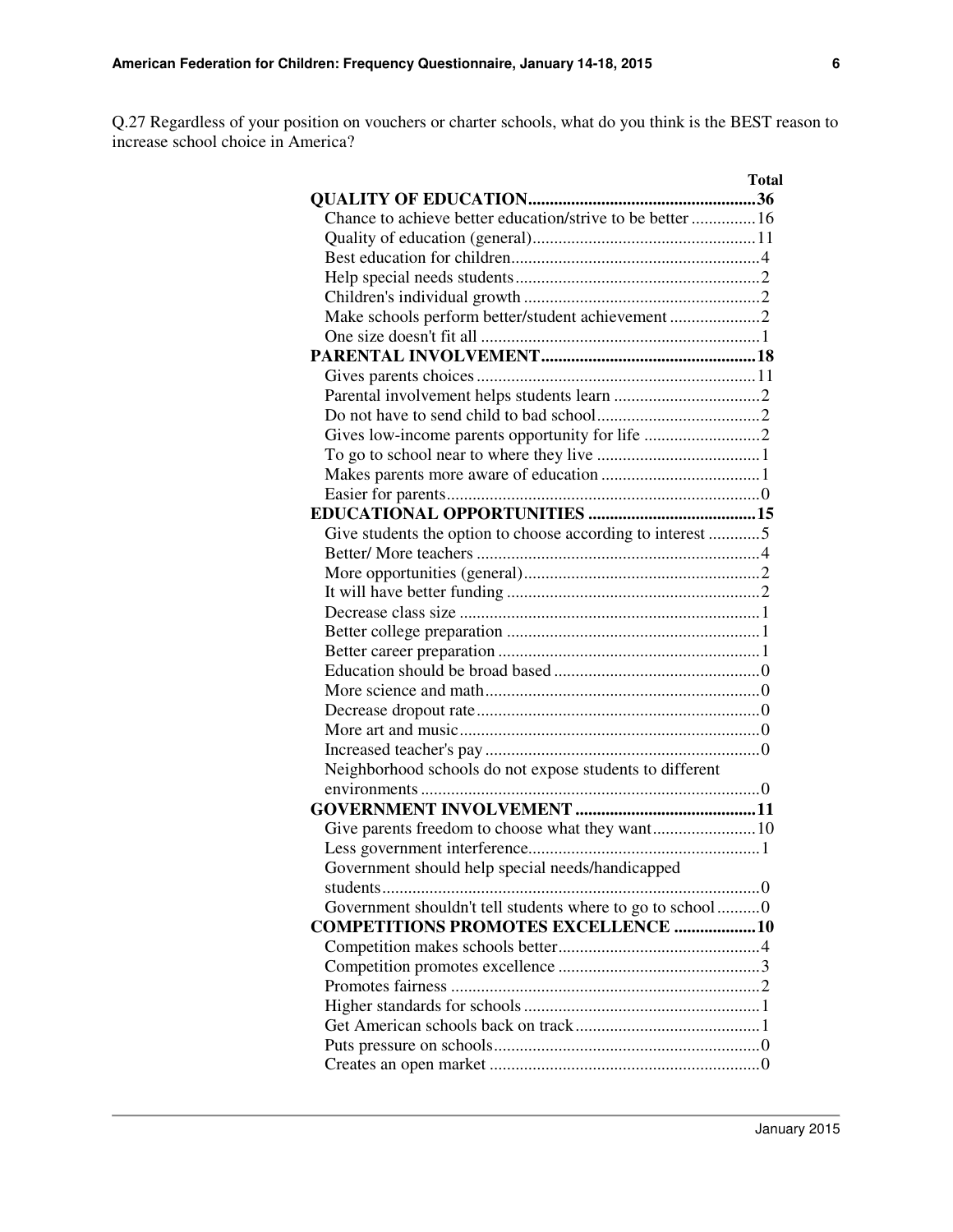| Doesn't benefit the middle or low income/ Applicable only |
|-----------------------------------------------------------|
|                                                           |
| Part of Republican agenda/against Republican agenda0      |
|                                                           |
| Best way to allow Christians to send their children to    |
|                                                           |
|                                                           |
|                                                           |
| (ref:OPEN1)                                               |

Q.28 Vouchers and tax credit scholarships are typically only available to low income or middle class families. Which of the following is closest to your personal belief?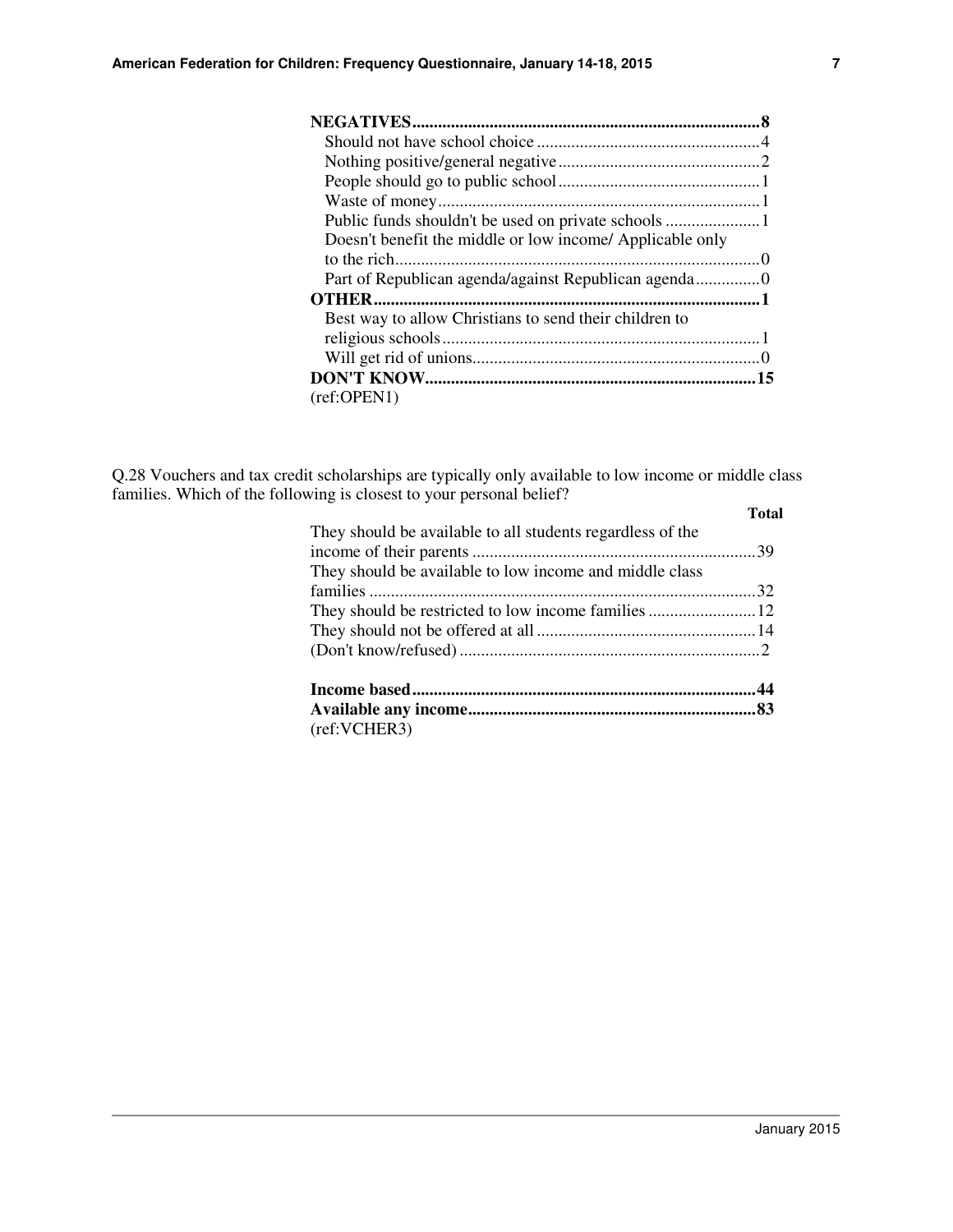Q.29 Now, let me read you a series of reasons to support opportunity scholarship programs or school vouchers. Please tell me whether this is a very convincing, somewhat convincing, a little convincing or not at all convincing reason to support opportunity scholarship programs.

|                                                                                                                                                                                                                                                                                                                        | Very Smwt Lttle<br>Conv Conv Conv | $\mathbf A$ | <b>Not</b><br>at<br>All | DK/<br>Ref     | Smwt<br>Conv Conv | Very/ Lttle/<br><b>Not</b> |
|------------------------------------------------------------------------------------------------------------------------------------------------------------------------------------------------------------------------------------------------------------------------------------------------------------------------|-----------------------------------|-------------|-------------------------|----------------|-------------------|----------------------------|
| 29 Opportunity scholarship programs benefit those<br>children most in need. Most of the programs across<br>the country help children from low income                                                                                                                                                                   | 40                                | 11          | 17                      | 2              | 69                | 28                         |
| [400 Respondents]<br>30 (SPLIT C) Opportunity scholarship programs<br>give children from low income families a way out<br>of failing schools so they are not forced to wait<br>indefinitely for their local schools to improve.<br>Students should not be sentenced to a poor<br>education based upon their zip code49 | 28                                | 5           | 16                      | $\mathbf{1}$   | 77                | 22                         |
| 31 Opportunity scholarship programs provide the<br>most freedom to parents to find innovative schools<br>or learning environments customized to each<br>child's needs - in contrast with the current, quote,<br>"one size fits all" education system30                                                                 | 34                                | 11          | 23                      | $\overline{2}$ | 64                | 34                         |
| 32 Vouchers provide an immediate path for<br>children from low income families in failing<br>schools to access a better education. Studies show<br>that children in these programs have higher<br>graduation rates, higher academic achievement<br>and parents are more satisfied with their child's                   | 33                                | 10          | 13                      | 1              | 76                | 23                         |
| [400 Respondents]<br>33 (SPLIT C) Well designed opportunity<br>scholarships or voucher programs include strong<br>accountability measures to ensure high student<br>achievement as well as careful financial oversight                                                                                                 | 41                                | 11          | 18                      | 3              | 68                | 29                         |
| [400 Respondents]<br>34 (SPLIT D) Too many students are stuck in<br>failing schools and need help right now. If K to 12<br>students are not receiving a quality education in<br>their neighborhood public school, parents should<br>have the opportunity to get them a quality                                         | 27                                | 5           | 16                      | 2              | 77                | 21                         |
|                                                                                                                                                                                                                                                                                                                        |                                   |             |                         |                |                   |                            |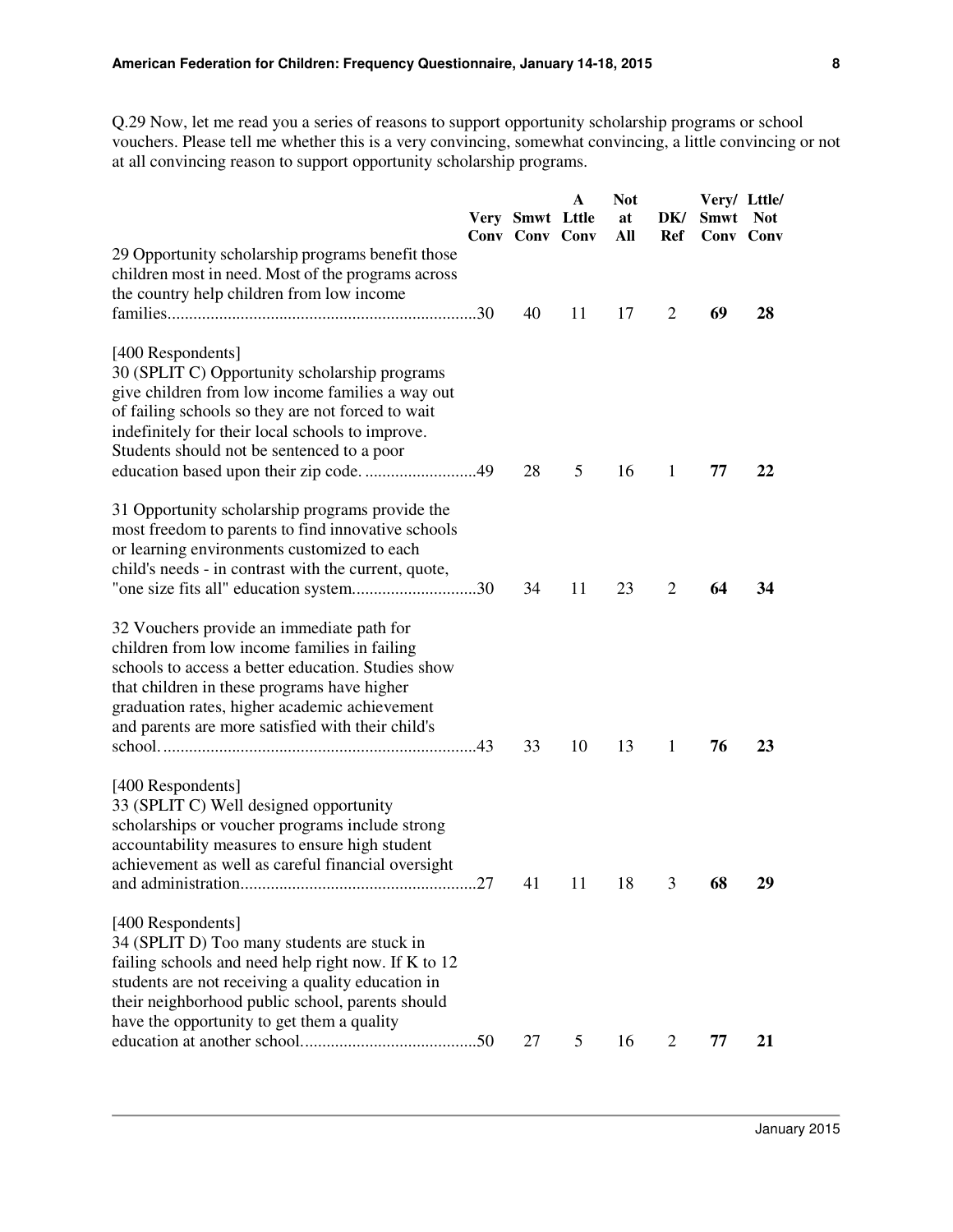|                                                                                                                                                                                                                                                                                                                                                                                                                                                                                                                                                                                    | Very Smwt Lttle<br>Conv Conv Conv | $\mathbf{A}$ | <b>Not</b><br>at<br>All | DK/<br>Ref     | Very/ Lttle/<br><b>Smwt</b> | <b>Not</b><br><b>Conv</b> Conv |
|------------------------------------------------------------------------------------------------------------------------------------------------------------------------------------------------------------------------------------------------------------------------------------------------------------------------------------------------------------------------------------------------------------------------------------------------------------------------------------------------------------------------------------------------------------------------------------|-----------------------------------|--------------|-------------------------|----------------|-----------------------------|--------------------------------|
| [400 Respondents]<br>35 (SPLIT D) Increasing school choice helps<br>communities by breaking the current public school<br>monopoly and increasing incentives to improve.<br>More school choice increases competition and                                                                                                                                                                                                                                                                                                                                                            | 35                                | 10           | 20                      | $\overline{2}$ | 69                          | 29                             |
| [400 Respondents]<br>36 (SPLIT C) Public charter schools have more<br>freedom to innovate and provide more specialized<br>education to students, which raises student<br>achievement. If a public charter school does not<br>perform, the school is held accountable and may be                                                                                                                                                                                                                                                                                                    | 32                                | 10           | 17                      | 2              | 71                          | 27                             |
| [400 Respondents]<br>37 (SPLIT D) Some of the nation's biggest school<br>districts, such as New York City, Washington, DC,<br>and Milwaukee, have embraced public charter<br>schools and public school charter students<br>outperform their traditional public school<br>counterparts. Underperforming charter schools are<br>closed. In Washington, DC, public school charters<br>serve a majority of public school students and<br>public school charter students outperform their<br>peers and boast a graduation rate that is<br>twenty-percent higher than traditional public | 35                                | 9            | 17                      | 3              | 71                          | 26                             |
| [400 Respondents]<br>38 (SPLIT D) On the college level, many students<br>combine government scholarships with private<br>funding to receive high quality education through<br>Pell Grants and other scholarships to attend an<br>institution of higher education that may be a<br>public, private or religious college. It is time to<br>extend this model to improve K through 12                                                                                                                                                                                                 | 38                                | 11           | 22                      | 3              | 64                          | 33                             |
| [400 Respondents]<br>39 (SPLIT C) The average cost per typical student<br>is lower for voucher and public charter school<br>students. These programs help save taxpayers<br>money and use vital education spending in a more<br>efficient manner while better student achievement.                                                                                                                                                                                                                                                                                                 | 36                                | 10           | 23                      | 3              | 64                          | 34                             |
| (ref:CONV)                                                                                                                                                                                                                                                                                                                                                                                                                                                                                                                                                                         |                                   |              |                         |                |                             |                                |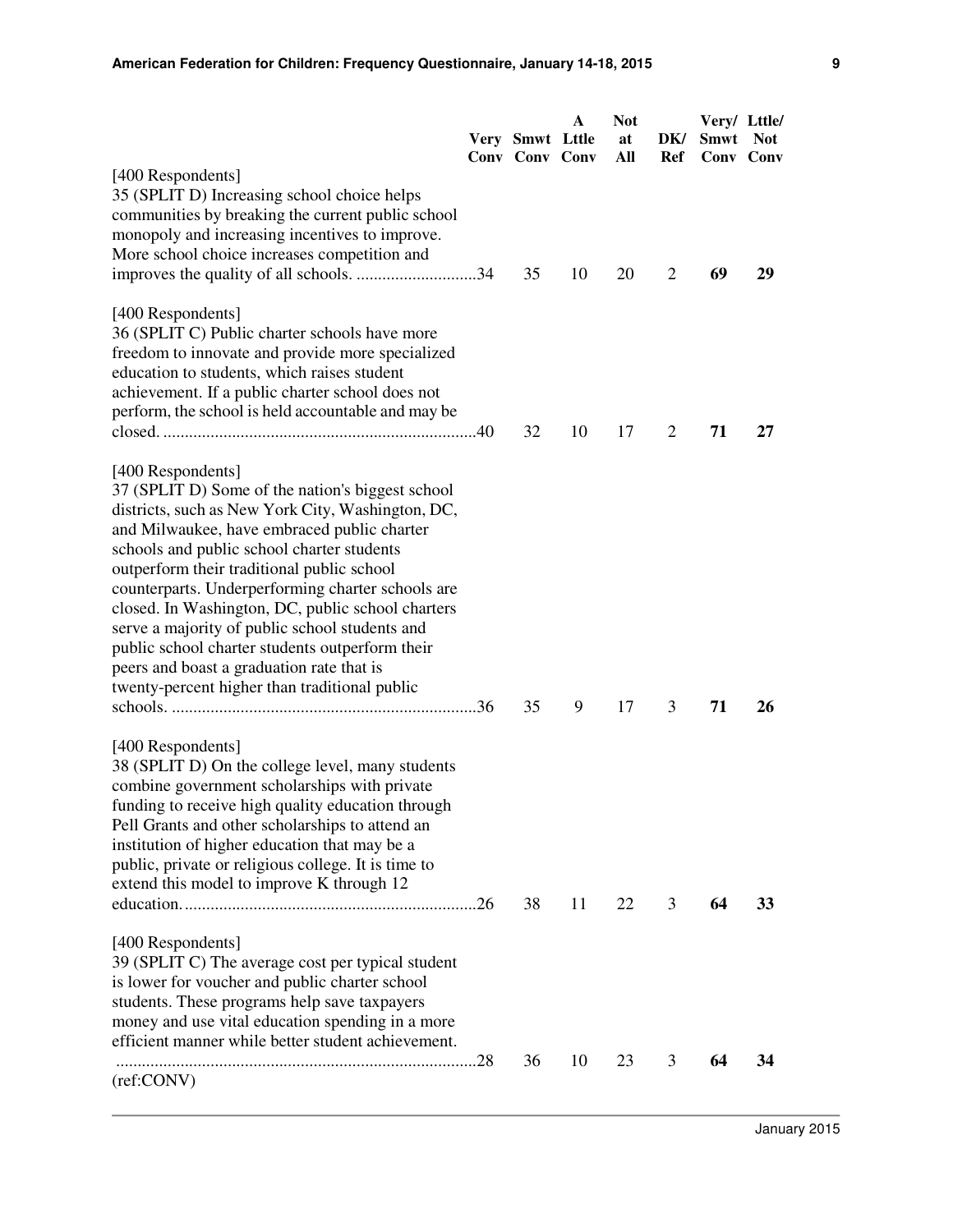Q.40 Now let me read you a series of statements that some people who oppose school choice programs make. For each statement, please tell me whether this description raises very serious doubts, serious doubts, minor doubts or no real doubts in your own mind about these school choice programs.

|                                                                                                                                                                                                                                     | <b>Very</b><br><b>Ser</b><br><b>Dhts</b> | Ser<br><b>D</b> bts | <b>Minor</b> Real<br><b>D</b> bts | N <sub>0</sub><br><b>D</b> bts | DK/<br>Ref | <b>Ser</b><br><b>D</b> bts | <b>Total Minor/</b><br>No<br><b>D</b> bts |
|-------------------------------------------------------------------------------------------------------------------------------------------------------------------------------------------------------------------------------------|------------------------------------------|---------------------|-----------------------------------|--------------------------------|------------|----------------------------|-------------------------------------------|
| [400 Respondents]<br>40 (SPLIT A) Vouchers take money from public<br>schools and give it to private and religious schools<br>and are a violation of the separation of church and<br>state. Taxpayers should not have to pay for the |                                          |                     |                                   |                                |            |                            |                                           |
|                                                                                                                                                                                                                                     |                                          | 22                  | 20                                | 34                             | 5          | 41                         | 54                                        |
| [400 Respondents]<br>41 (SPLIT B) Vouchers are a plot by wealthy<br>corporate interests to privatize public education10                                                                                                             |                                          | 21                  | 30                                | 31                             | $\tau$     | 32                         | 62                                        |
| 42 Private schools do not have the same<br>accountability or standards as public schools. We<br>need more transparency in public schools, not a<br>separate system that is exempt from the rules14                                  |                                          | 25                  | 24                                | 31                             | 6          | 39                         | 55                                        |
| 43 Vouchers only work to move motivated<br>students and parents out of public schools and into<br>private ones. This further diminishes the quality of<br>public schools, leaving the schools in a worse                            |                                          | 26                  | 26                                | 28                             | 5          | 41                         | 54                                        |
| [400 Respondents]<br>44 (SPLIT A) Vouchers are not realistic in many<br>parts of the country, especially rural areas where<br>students must travel farther to school. Vouchers<br>spread scarce resources too thin and damage       |                                          | 28                  | 26                                | 25                             | 6          | 43                         | 51                                        |
| [400 Respondents]<br>45 (SPLIT B) Vouchers allow students to attend<br>private religious schools that teach creationism,                                                                                                            |                                          |                     |                                   |                                |            |                            |                                           |
| focus on religious studies and oppose<br>(ref:DOUBT)                                                                                                                                                                                |                                          | 20                  | 23                                | 37                             | 5          | 35                         | 60                                        |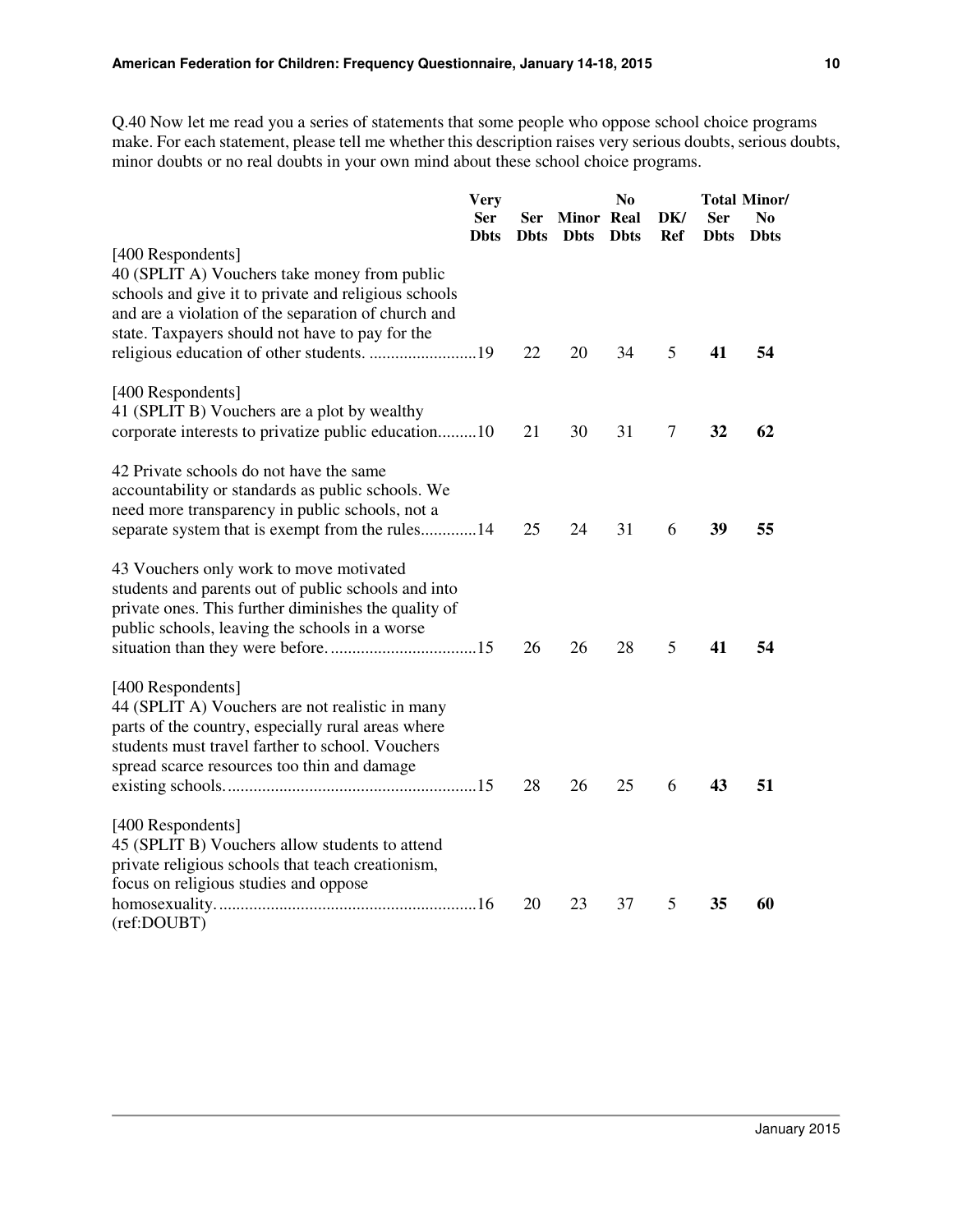Q.46 After hearing more, would you say you favor or oppose the concept of school choice? School choice gives parents the right to use the tax dollars associated with their child's education to send their child to the public or private school which better serves their needs.

|              | Total |
|--------------|-------|
|              |       |
|              |       |
|              |       |
|              |       |
|              |       |
|              |       |
|              |       |
|              |       |
| (ref:SCVOTE) |       |

Q.49 Finally, a few more questions for statistical purposes. Thinking in political terms, would you say that you are Conservative, Moderate, or Liberal?

|             | Total |
|-------------|-------|
|             |       |
|             |       |
|             |       |
|             |       |
| (ref:IDEO1) |       |

Q.50 What is the last year of schooling that you have completed?

|            | <b>Total</b> |
|------------|--------------|
|            |              |
|            |              |
|            |              |
|            |              |
|            |              |
|            |              |
|            |              |
| (ref:EDUC) |              |

Q.51 Do you personally work or did you work in the field of public school education, that is grades K through twelve? (IF YES) Are you an administrator, teacher or do you work in the field in some other capacity?

|               | Total |
|---------------|-------|
|               |       |
|               |       |
|               |       |
|               |       |
|               |       |
|               |       |
|               |       |
| (ref:TEACHER) |       |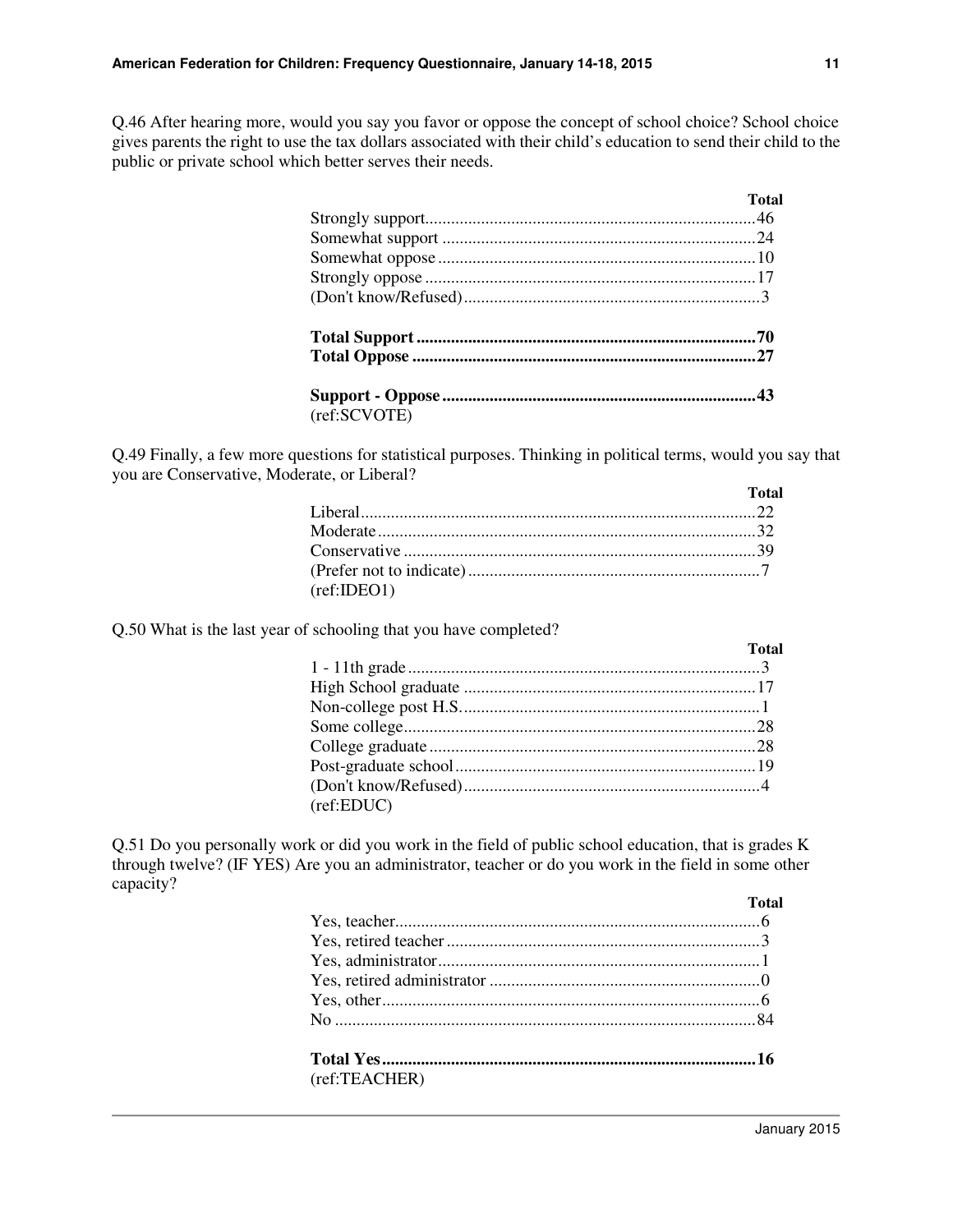Q.52 Are you married, single, separated, divorced, or widowed?

|               | <b>Total</b> |
|---------------|--------------|
|               |              |
|               |              |
|               |              |
|               |              |
|               |              |
| (ref:MARITAL) |              |

Q.53 Do you have any children 18 years of age or younger living in your household? (IF NO: Do you have any grandchildren 18 years of age or younger?)

|                                           | <b>Total</b> |
|-------------------------------------------|--------------|
|                                           |              |
|                                           |              |
|                                           |              |
|                                           |              |
| $\sim$ $\sim$ $\sim$ $\sim$ $\sim$ $\sim$ |              |

(ref:CHILD)

#### [356 Respondents]

Q.54 (IF CHILDREN OR GRANDCHILDREN IN CHILD2) Do your (children/grandchildren) attend public schools, charter schools, private or religious schools, or do you have (children/grandchildren) attending both public and private schools? If the children are too young to attend school, please say so.

|              | Total |
|--------------|-------|
|              |       |
|              |       |
|              |       |
|              |       |
|              |       |
|              |       |
|              |       |
|              |       |
|              |       |
|              |       |
|              |       |
| (ref:SCHOOL) |       |

#### Q.55 What is your race?

| (ref:RACE) |  |
|------------|--|
|            |  |

**Total**